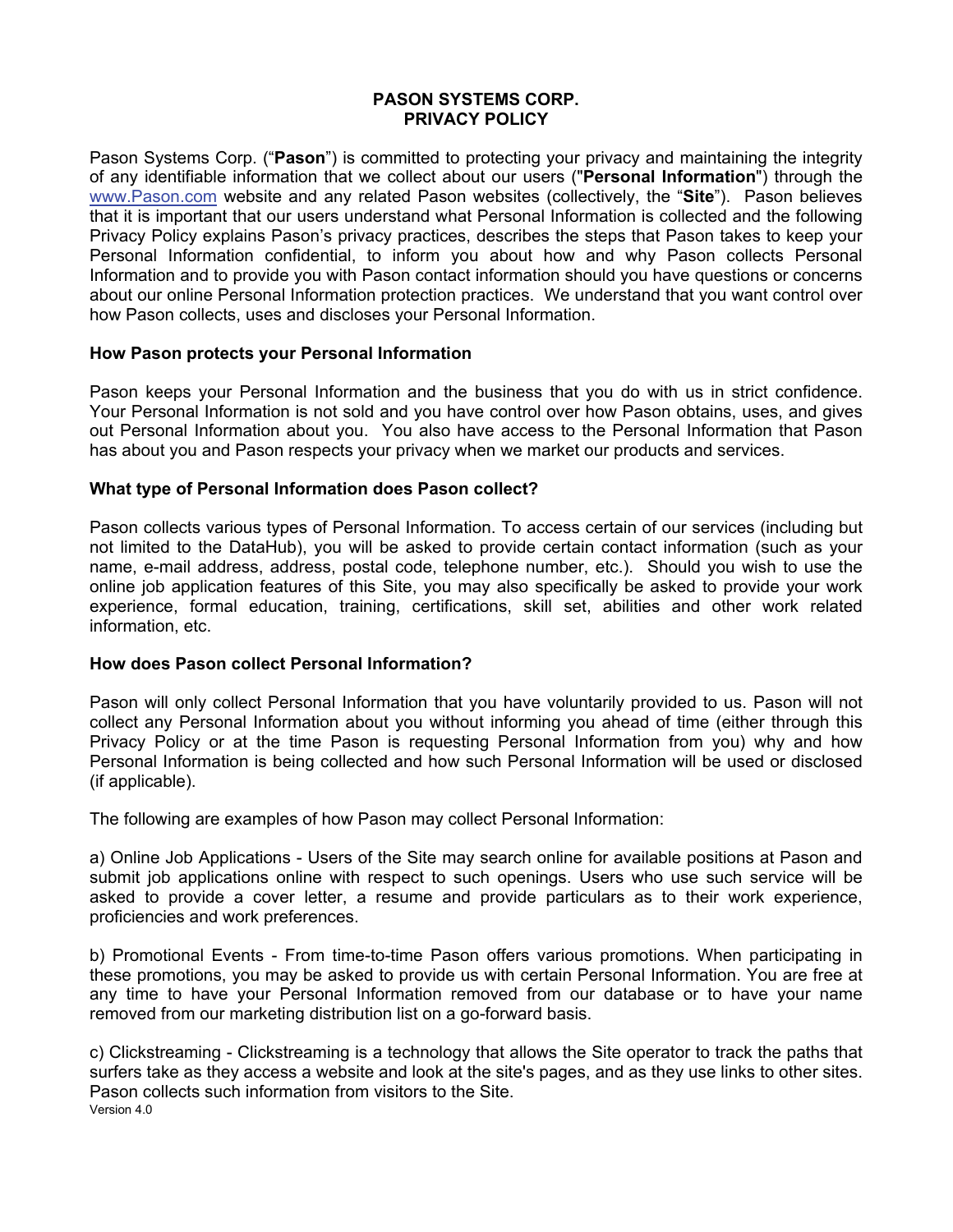d) Web site traffic information – Pason monitors and analyses traffic information on the Site in order to determine which features and services are popular and useful to visitors, so that Pason can improve our services.

Lastly, our web servers also seek (as many websites do) to place a "cookie" (a small data file) on your computer's hard drive which allows the server to identify the computer when it visits again, in order to improve site navigation. This cookie is not used to obtain your name or any Personal Information, and the information that is tracked is used for internal purposes only. However, if you prefer not to accept cookies, you can set your browser to reject them or to alert you before one is placed.

### **The collection of Personal Information**

Why does Pason collect your Personal Information? Pason collects Personal Information and uses it solely in order to: (i) understand your needs and eligibility for products and services; (ii) recommend particular products and services to meet your needs; (iii) provide ongoing services; (iv) improve service delivery; (v) answer your questions, queries or complaints; (vi) review and evaluate job applications filed online through the Site; (vii) provide you with information (e.g. through direct mail and/ or e-newsletters); (viii) protect you and us from error and fraud; and (ix), where required, cooperate with law enforcement authorities, to comply with a court order or to prevent a breach of any applicable law. Pason will infer your consent to the collection of Personal Information for these purposes though your use of the Site and Pason's systems.

We collect, use and disclose Personal Information only for purposes that a reasonable person would consider appropriate in the circumstances.

#### **How Pason may disclose Personal Information**

Pason does not sell to third parties any Personal Information that Pason collects. Pason will obtain your consent before Pason obtains, uses or discloses to other persons, information about you except as otherwise described in this Privacy Policy unless we are obliged to do so by law or to protect Pason's interests.

Pason may share the Personal Information that you provide with other companies hired to provide services for us. These companies - our third party vendors - are contractually bound to use Personal Information shared with them only to perform the services they have been hired to provide. Pason does not share, sell, or lease Personal Information about you to any other third-parties except as otherwise described in this Privacy Policy.

By choosing to provide Pason with your Personal Information as described in this Privacy Policy, you are further consenting to its use in accordance with the principles outlined in this Privacy Policy and as may be further outlined at the time of collection.

#### **You may withdraw your consent after you have given it**

The protection of your Personal Information is of critical importance to us. If you don't want Pason to use Personal Information collected about you for marketing or publicity purposes, please tell us at the time the information is collected. You can withdraw your consent any time after you have given it to us, provided there are no legal requirements to prevent this, by sending an e-mail to privacy@pason.com.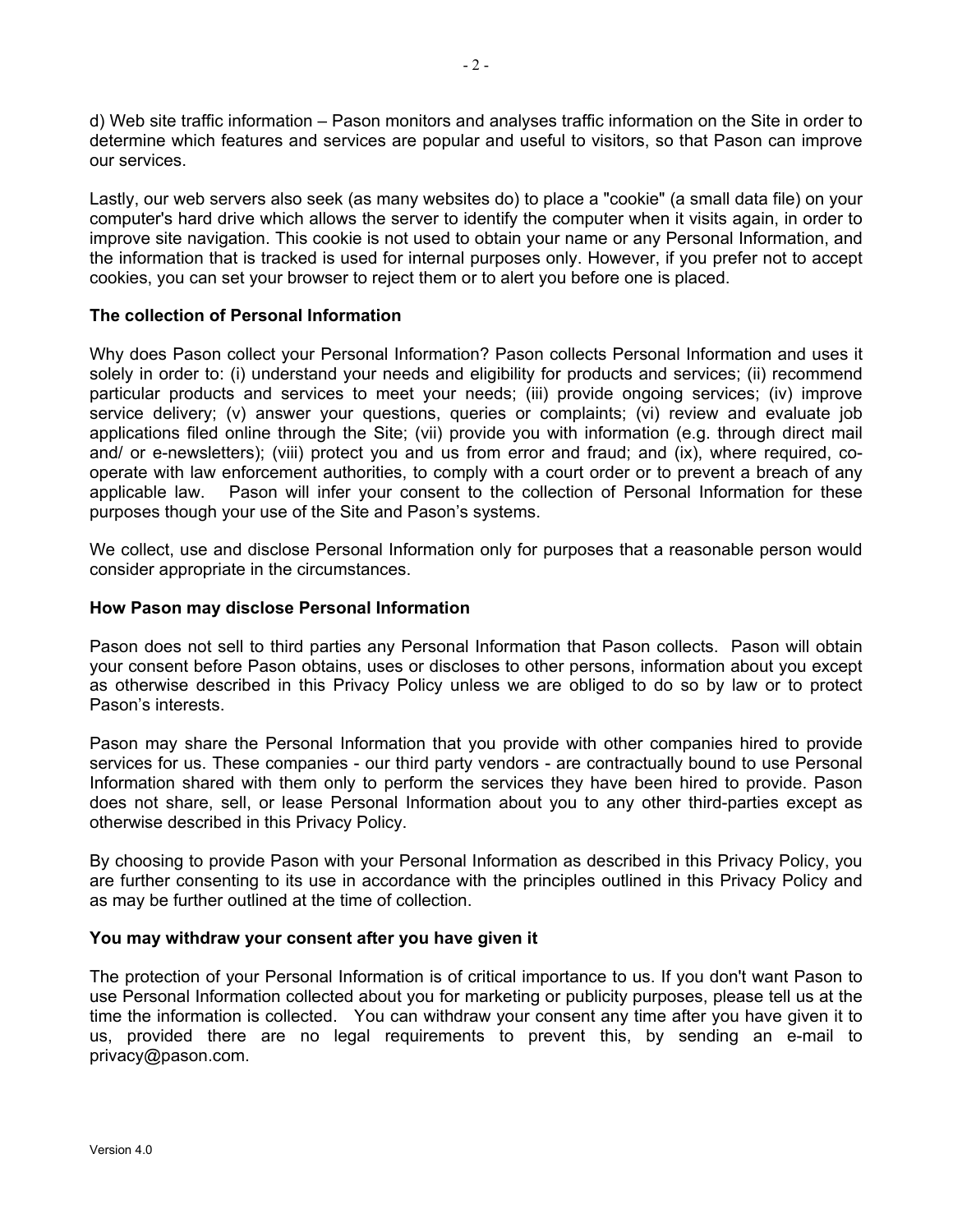Please note, if you do not consent to certain uses of information, or if you withdraw your consent, Pason may not be able to provide you with a particular product or service. If so, Pason will explain the situation to you to help you with your decision.

### **Pason asks for your consent before sharing Personal Information with third parties**

We may share Personal Information about you within Pason and with our third party vendors, however, Pason will not release it to anyone outside of Pason and such third party vendors without your consent.

There are some limited exceptions to the above rule. For example, Pason may collect, use or disclose Personal Information without your consent if Pason: i) must disclose information for legal reasons as we may be compelled to release information by a court of law, or other legal or regulatory authority. If so, our policy is to release Personal Information only to the extent that Pason is required to do so; ii) has to protect the interests of Pason as in certain circumstances, Pason may have to collect, use or release Personal Information for its protection. For example, Pason may do so to detect or prevent fraud.

### **Verifying and amending your Personal Information**

You can check your Personal Information to verify, update and correct it, and to have any obsolete Personal Information removed. For the purpose of clarity, Pason will ask you to put your request in writing. There is no charge for verifying or correcting your Personal Information. Depending on the circumstances, there may be a charge if you want a copy of records, which Pason has already given you. We will let you know in advance if there is a charge.

It may not be appropriate for us to release certain information to you. Where information will not or cannot be disclosed, Pason will provide you with the reasons for non-disclosure.

If Pason has obtained Personal Information about you from other third parties, upon your request, Pason will let you know the third party that we received it from, subject to applicable law.

If you ask, Pason will endeavour to let you know the names of outside companies or organizations we have given Personal Information to. This may include Personal Information given to outside companies that Pason has used to do work for us, such as mailing houses.

#### **Responding to your request**

We will use commercially reasonable efforts to deal quickly with your request to see Personal Information, and always respond to you within thirty (30) days. If Pason needs to extend the time, or Pason has to refuse your request, Pason will tell you why, subject to any legal restrictions and Pason will notify you of the new deadline, the reasons for the extension, and your rights under applicable legislation respecting the extension.

Whenever possible, Pason will update any Personal Information obtained from any source. If a third party has given us Personal Information which you tell us is incorrect, Pason will give you the name and address of that party so that you can correct the Personal Information.

Version 4.0 Additionally, there may be files that include Personal Information about you and other customers/users, or that have information confidential to Pason or are the property of Pason. As Pason must protect everyone's confidentiality and legal rights, Pason cannot make these files available to persons outside of Pason. However, Pason will make available to you any factual Personal Information about you contained in such files.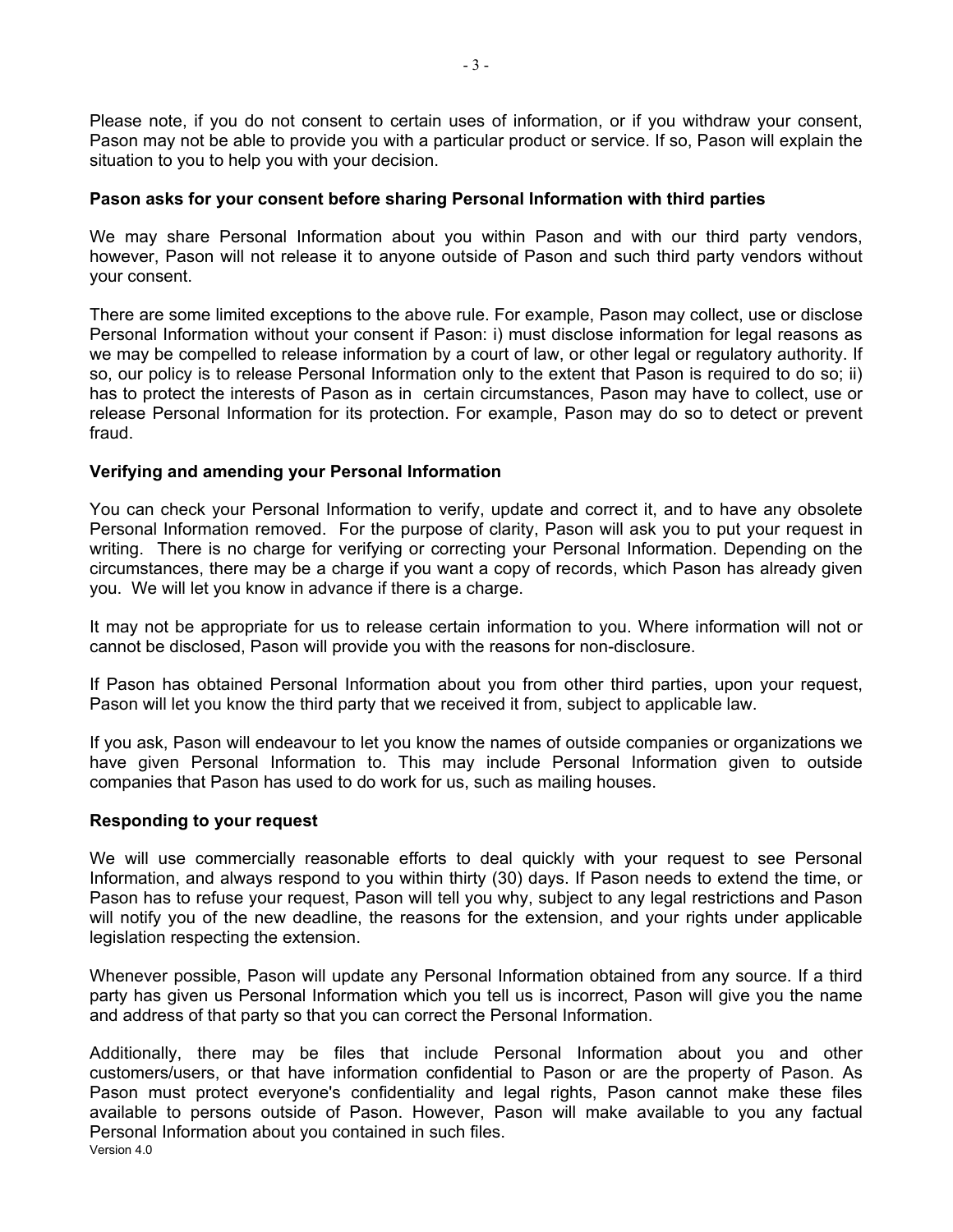# **Security**

Pason will maintain appropriate physical, procedural and technical security with respect to its offices and information storage facilities so as to prevent any loss, misuse, unauthorized access, disclosure, or modification of Personal Information. This also applies to our disposal or destruction of Personal Information.

Pason keeps the Personal Information that we collect about you strictly confidential. Only authorized personnel have access to this Personal Information. Pason and its third party vendor personnel who have access to Personal Information receive special training regarding privacy protection.

If any employee of Pason or its third party vendors misuses Personal Information, Pason will consider such action as a serious offence for which disciplinary action may be taken, up to and including termination of employment. If any individual or organization misuses Personal Information - provided for the purpose of providing services to or for Pason – then Pason will consider this as a serious issue for which action may be taken, up to and including termination of any agreement between Pason and that individual or organization.

Pason's computer security specialists endeavour to build security into all our computer systems. This protects your Personal Information at all times, when it is stored in data files or handled by our employees. Pason's systems also protect your Personal Information when it is transmitted, for example, between our data processing centers, our stores and corporate offices.

Pason has taken steps to protect the confidentiality of your on-line viewing. When you visit the Site, the Site is able to recognize your Internet service provider, but does not identify you as an individual. Pason has also taken steps to ensure that any service providers and suppliers with whom we share any Personal Information are committed to maintaining the privacy of your Personal Information, as outlined in this Privacy Policy, and refraining from making any independent or unauthorized use of such Personal Information.

However, for greater clarity, Pason cannot guarantee that any Personal Information that you may choose to disclose via the Internet will not be intercepted by third parties. We assume no responsibility for Personal Information disclosed through the Internet, which is intercepted, diverted or otherwise accessed.

#### **Retention and disposal**

Pason keeps your Personal Information only so long as we need it for the products and services that you are using, to offer you products and services when you are a customer and for a reasonable time thereafter, or to meet any legal requirements. Pason has retention standards, which meet these requirements. Pason destroys your Personal Information when it is no longer needed, or we remove your name from the Personal Information.

#### **Resolving your concerns**

Pason is committed to upholding the Pason Privacy Policy. Since Pason is responsible for the Personal Information under its control, it has designated its Privacy Officer as accountable for Pason's overall compliance with privacy laws and with this Policy. Responsibility for ensuring compliance with the Pason Privacy Policy rests with our Privacy Officer, who may designate one or more persons to be accountable for its compliance. Other individuals within Pason may be delegated to act on behalf of the Privacy Officer or to take responsibility for the day-to-day collection and processing of Personal Information. Pason will dedicate such resources as are reasonably necessary to ensure these privacy